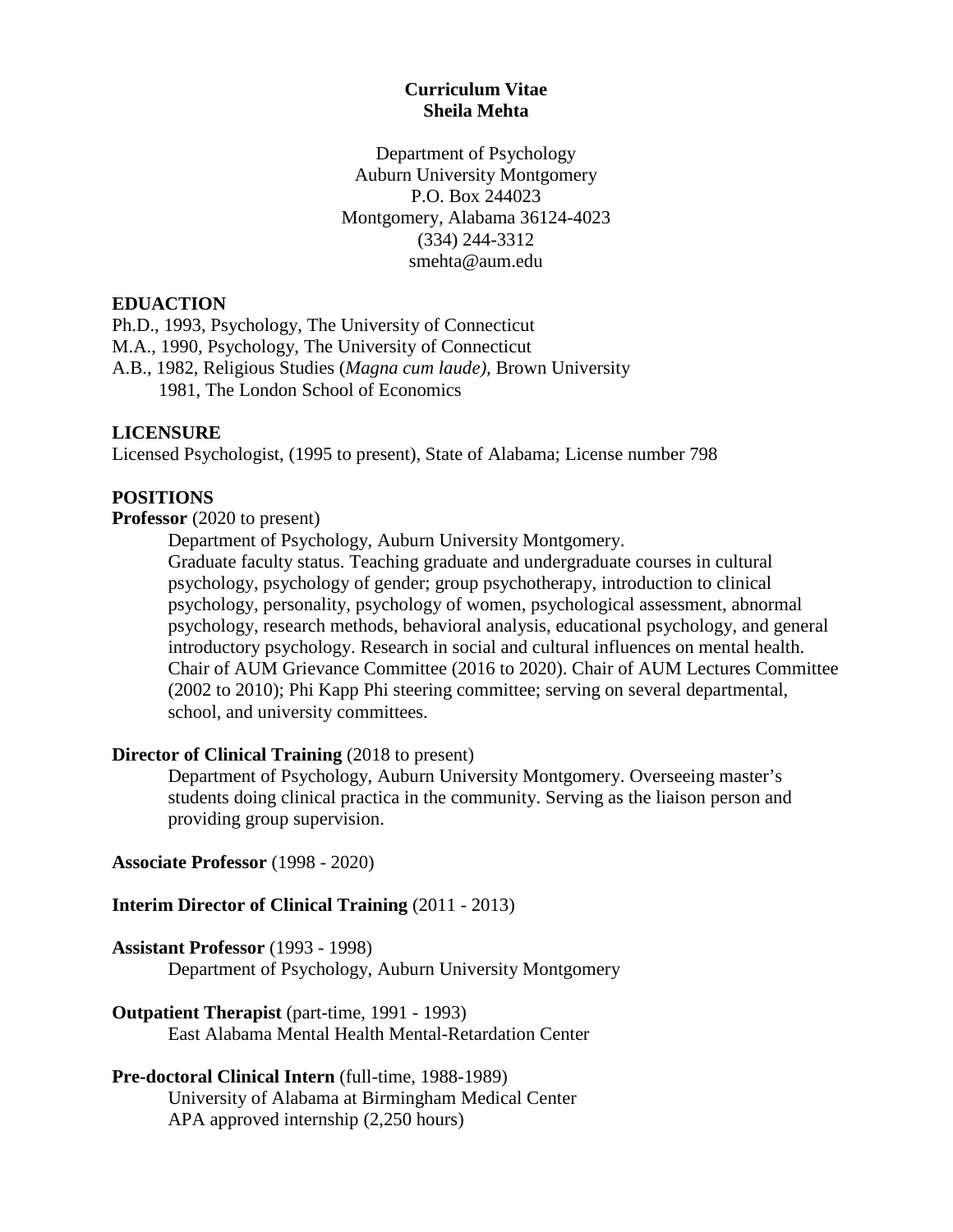**Graduate Clinical Intern** (part-time, 1987-1988)

United Social and Mental Health Services, Willimantic, CT

# **Graduate Teaching Assistant** (1985-1986)

The University of Connecticut

#### **Research Assistant** (1984-1985)

Brown University

Center for Cognitive Science: Face and image recognition and memory Department of Psychology: Visual attention and perception -- a developmental study of the problem of integrality; visual attention of schizophrenics

#### **Outreach Caseworker** (full-time, 1983-1984)

The Key Program, Inc.: Alternatives for Youth, North Providence, RI A community-based treatment program serving court-involved and troubled adolescents (ages 13-21). Provided 24-hour, 7-day-per-week crisis intervention coverage; formulated assessments and developed treatment plans; advocated for clients' educational, vocational, and health needs; provided support and crisis intervention for clients' natural and foster families; planned and implemented group recreational programs (full-time).

#### **HONORS**

2017-2018 AUM College of Sciences Service Award

- 1999-2000 AUM School of Sciences Junior Faculty Award
- 1994 Semifinalist for the Jeffrey S. Tanaka Memorial Dissertation Award: American Psychological Association's Committee on Ethnic Minority Affairs
- 1991 Best Student Poster Presentation: Alabama Psychological Association
- 1987 Outstanding Student Research Award: Connecticut Psychological Association
- 1982 Graduated *Magna cum laude*: Brown University

# **GRANTS & FELLOWSHIPS**

1993-1994 Research Grant-in-Aid Program, Auburn University Montgomery 1992-1993 Minority Fellowship Dissertation Grant, American Psychological Association 1986-1990 Minority Research Fellowship, American Psychological Association

University of Connecticut fellowships:

1993 Doctoral Dissertation Fellowship

1990-1991 University Fellowship

1986-1988 Pre-doctoral Fellowship

1985-1986 Special Graduate Fellowship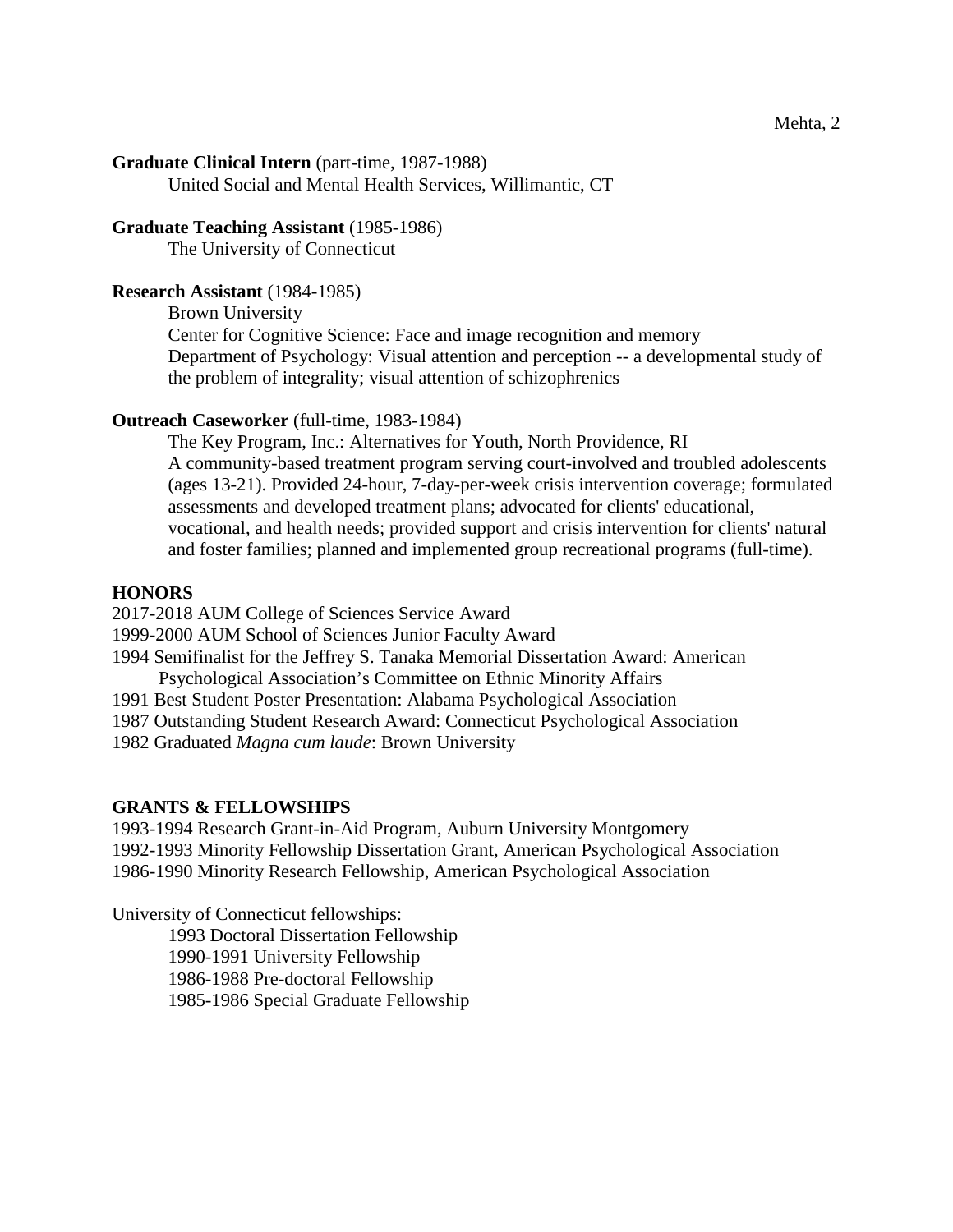#### **PUBLICATIONS**

- LoBello, S.G., & Mehta, S. (2019). No evidence of seasonal variation in mild forms of depression. *Journal of Behavior Therapy and Experimental Psychiatry, 62,* 72-79
- Traffanstedt, M.K., Mehta, S., & LoBello, S.G. (2016). Major Depression with Seasonal Variation: Is It a Valid Construct? *Clinical Psychological Science, 1-10*.
- Hou, N., Ray, G. E., Mehta, S., & LoBello, S. G. (2015). Complementary and alternative medicine use among people with asthma and health-related quality of life. *Journal of Asthma, 52,*  308-313. doi: 10.3109/02770903.2014.963867
- Andrews, S., Stefurak, T., & Mehta, S. (2011). Between a Rock and a Hard Place: The Relationship of Locus of Control and Religious Problem Solving with Attitudes towards Psychological Help-Seeking. *Mental Health, Religion & Culture, 41*, 855-876.
- Stefurak, T., Taylor, C., Mehta, S. (2010). Gender Specific Models of Homosexual Prejudice: Religiosity, Authoritarianism, and Gender Roles. *Psychology of Religion & Spirituality, 2,* 247-261.
- Paginelli, A., LoBello, S. G., Mehta, S., & Ray, G. E. (2004). The influence of age and alcohol-relevant laboratory values on physicians' diagnoses of alcoholism. *Journal of Applied Biobehavioral Research, 9*, 109-121
- Preveaux, N., Ray, G. E., LoBello, S. G., & Mehta, S. (2004). Peer relationships among institutionalized juvenile boys. *Journal of Adolescent Research, 19*, 284-302.
- Burton, B., Ray, G. E., & Mehta, S. (2003). Children's Evaluation of Peer Influence: The Role of Relationship Type and Social Situation. *Child Study Journal, 33*, 235-255.
- Mehta, S. (2001). Review of Brief Neuropsychological Cognitive Examination. *Mental Measurements Yearbook.* The University of Nebraska Buros Institute of Mental Measurements.
- Mehta, S. (2001). Review of Sexual Adjustment Inventory. *Mental Measurements Yearbook.*  The University of Nebraska Buros Institute of Mental Measurements.
- Mehta, S. (1998). Relationship between acculturation and mental health for Asian Indian immigrants in the United States. *Genetic, Social, and General Psychology Monographs, 124*(1), 61-78.
- Mehta, S. (1998). Review of Measures of Affiliative Tendency and Sensitivity to Rejection Scales. *Mental Measurements Yearbook, Vol. 13*. The University of Nebraska Buros Institute of Mental Measurements.
- Mehta, S. (1998). Review of Creative Styles Inventory. *Mental Measurements Yearbook, Vol.*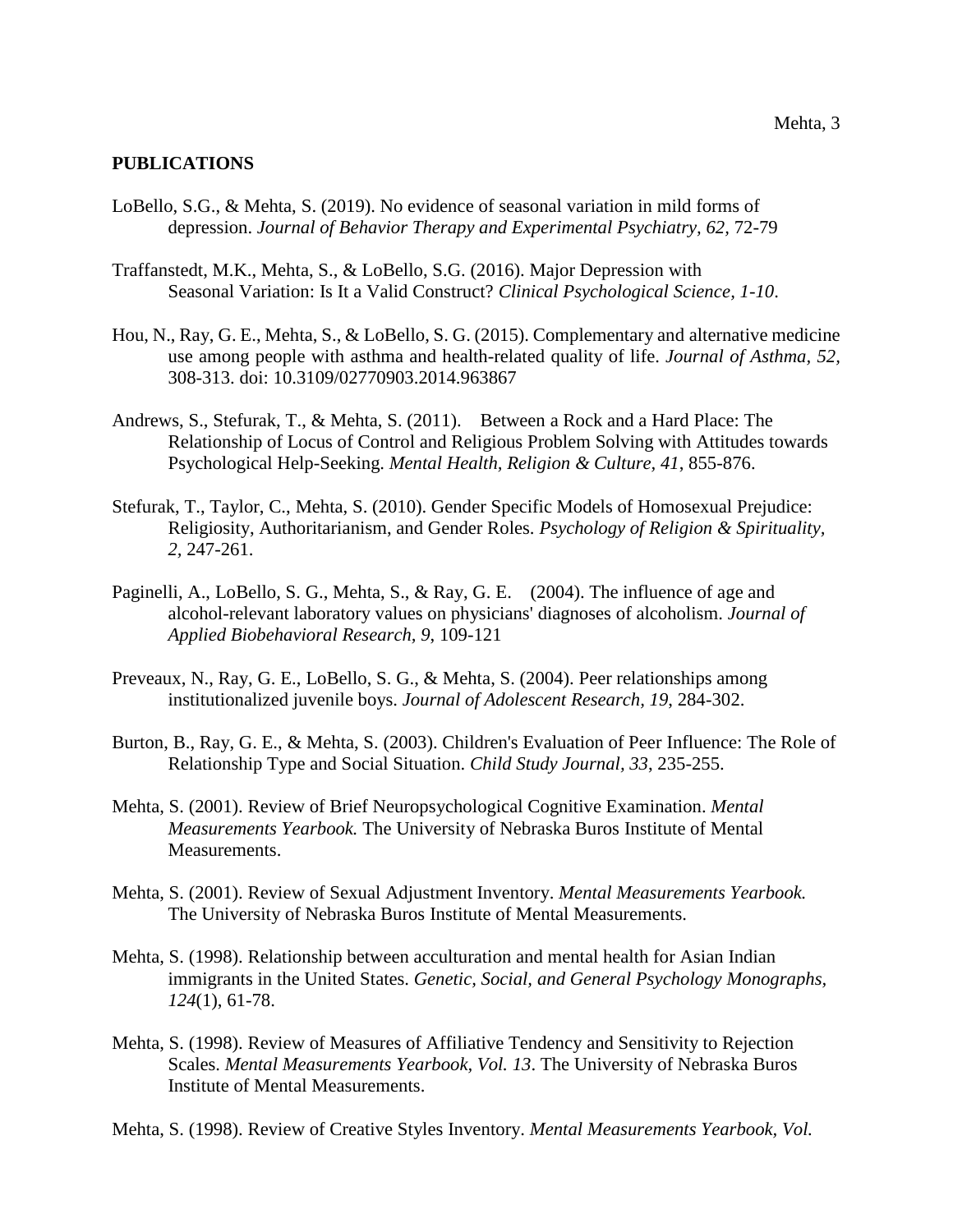*13*. The University of Nebraska Buros Institute of Mental Measurements.

- Mehta, S., & Ruby, E. (1997). Acceptance of international students: Host and sojourner characteristics. *International Journal of Group Tensions, 27*(2), 133-148.
- Mehta, S. (1997). Acceptance of foreigners: Ethnic and gender differences among Americans. *International Journal of Group Tensions, 27*(1), 59-75.
- Mehta, S., & Farina, A. (1997). Is being sick really better? Effect of the disease view of mental disorder on stigma. *Journal of Social and Clinical Psychology, 16*(4), 405-419.
- Mehta, S., Ruby, E., Letts, S. (1996). *"They're all alike to me": Student acceptance of foreign students*. New York, NY: Teachers College, Columbia University, Institute for Urban and Minority Education. (ERIC Document Reproduction Service No. ED 750 402)
- Mehta, S. (1993). Acculturation and mental health: Asian Indian immigrants in the United States. *Dissertation Abstracts International, 54* (12), 6466B. (University Microfilms No. AAC 94-13141)
- Farina, A., Wheeler, D. S., & Mehta, S. (1991). The impact of an unpleasant and demeaning social interaction. *Journal of Social and Clinical Psychology, 10,* 351-371.
- Mehta, S. I., & Farina, A. (1988). Associative stigma: Perceptions of the difficulties of collegeaged children of stigmatized fathers. *Journal of Social and Clinical Psychology, 7*, 192- 202.

#### **PRESENTATIONS AT ACADEMIC MEETINGS**

- Vargas, V., Mehta, S., Sadowski, C. J., & LoBello, S. G. (2002, August). *Conscientiousness indicates optimal performance under stress.* Poster presented at the 14<sup>th</sup> Annual Convention of the American Psychological Association, New Orleans, LA.
- Johnson, J.J., Mehta, S., Zachar, P., & LoBello, S. (2001, June). Attitudes toward interracial couples: Gender and Ethnic Differences. Poster session presented at the 13<sup>th</sup> annual meeting of the American Psychological Society, Toronto, Ontario, Canada.
- Ray, G. E., Preveaux, N., LoBello, S. G., Mehta, S., & Cleary, D. (2000, April). *Peer relationship and social behaviors among institutionalized juvenile boys.* Paper presented at the biennial meeting of the Conference on Human Development, Memphis, TN.
- Mehta, S. (1999, August). Acculturation and well-being in Asian Indian immigrants: Gender differences. In J. Naidoo (Chair), Research on South Asian women – Stress, mental health, and adaption. Symposium conducted at the  $107<sup>th</sup>$  annual meeting of the American Psychological Association, Boston, Massachusetts.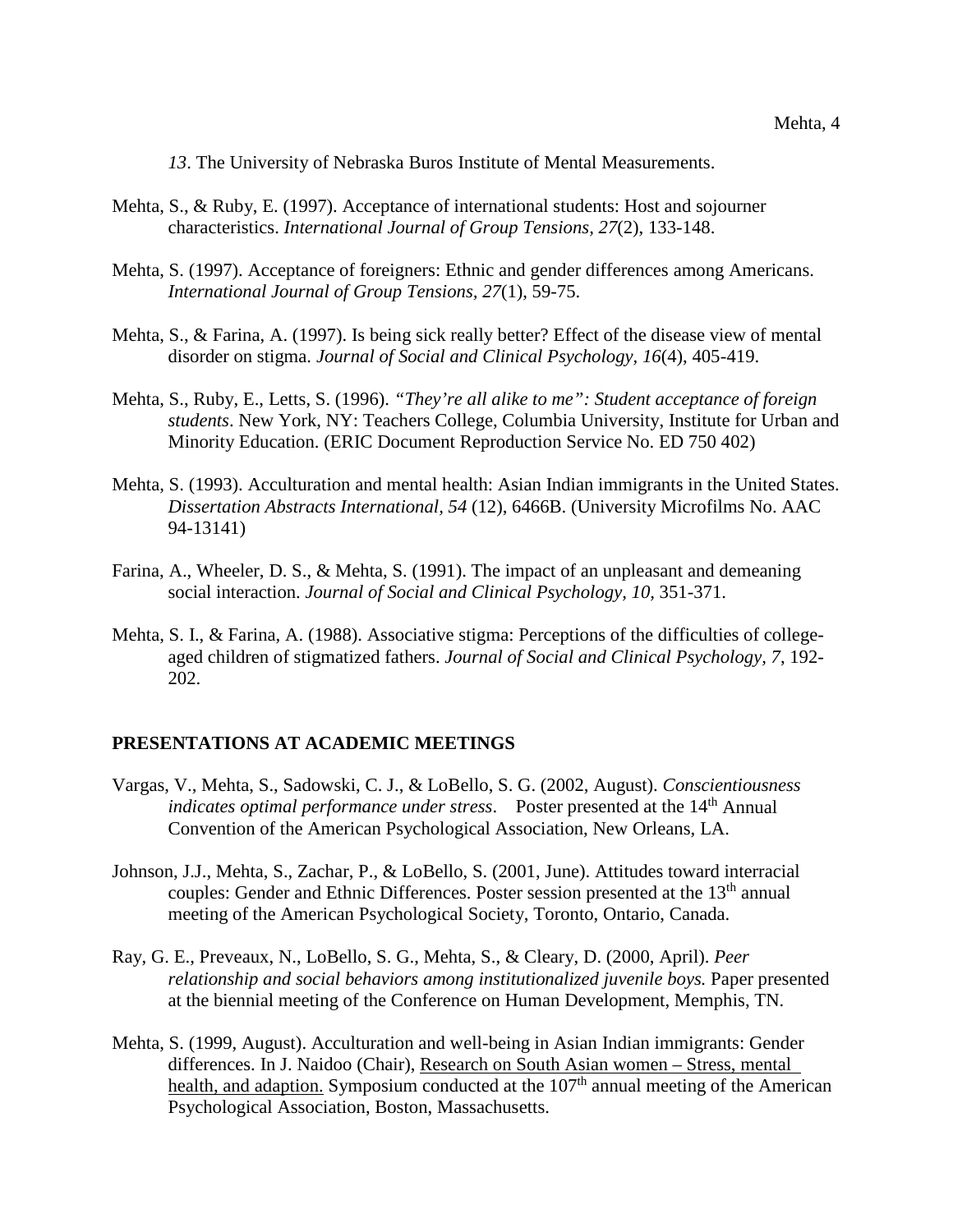- Mehta, S., Ruby, E., & Merrell, B. (1997, May). *Acceptance of foreign students: Culture, race, and gender*. Poster session presented at the annual meeting of the American Psychological Society, Washington, DC.
- Mehta, S., Ruby, E., & Letts, S. (1996, August). *American Student acceptance of foreign students*. Invited paper presented at the annual meeting of the American Psychological Association, Toronto, Canada.
- Mehta, S. (1995, August). *Acculturation and mental health of international students*. Poster session presented at the annual meeting of the American Psychological Association, New York, NY.
- Mehta, S. (1994, August). *Acculturation and mental health: Asian Indian immigrants in America.* Invited paper presented at the MFP Dissertation Symposium of the annual meeting of the American Psychological Association, Los Angeles, CA.
- Mehta, S., & Farina, A. (1994, June). *Biculturalism may reduce acculturative stress: Asian Indian immigrants in America*. Poster session presented at the annual meeting of the American Psychological Society, Washington, DC.
- Sadowski, C. J., LoBello, S. G., Cogburn, H. E., Mehta, S., Tidwell, P. S., & Skowronski, C. M. (1994, June). *Need for cognition and unrealistic optimism about test performance*. Poster session presented at the annual meeting of the American Psychological Society, Washington, DC.
- Mehta, S. (1994, April). *Acculturation and well-being: Asian Indian immigrants in the United States*. Paper presented at the annual meeting of the Association for Asian American Studies, Ann Arbor, MI.
- Mehta, S. & Farina, A. (1994, March). *Acculturation and mental health of Asian Indian immigrants*. Paper presented at the annual meeting of the Southeastern Psychological Association., New Orleans, LA.
- Skowronski, C. M., LoBello, S. G., Sadowski, C. J., Cogburn, H. E., Mehta, S., & Tidwell, P. S., (1994, February). *Prevalence and impact of unrealistic optimism about test performance*. Poster session presented at the annual meeting of the Southeastern Conference on the Teaching of Psychology, Marietta, GA.
- Mehta, S. (June, 1991). *Destigmatizing mental "illness": Medical versus psychosocial models of mental disorder.* Poster session presentation at the annual meeting of the Alabama Psychological Association, Gulf Shores, AL.
- O'Toole, A.J., Millward, R. B., & Mehta, S. I. (July, 1985). *The role of holistic versus local encoding in the trait superiority effect.* Poster session presentation at NATO Workshop: Aspects of Face Processing, Aberdeen, Scotland.